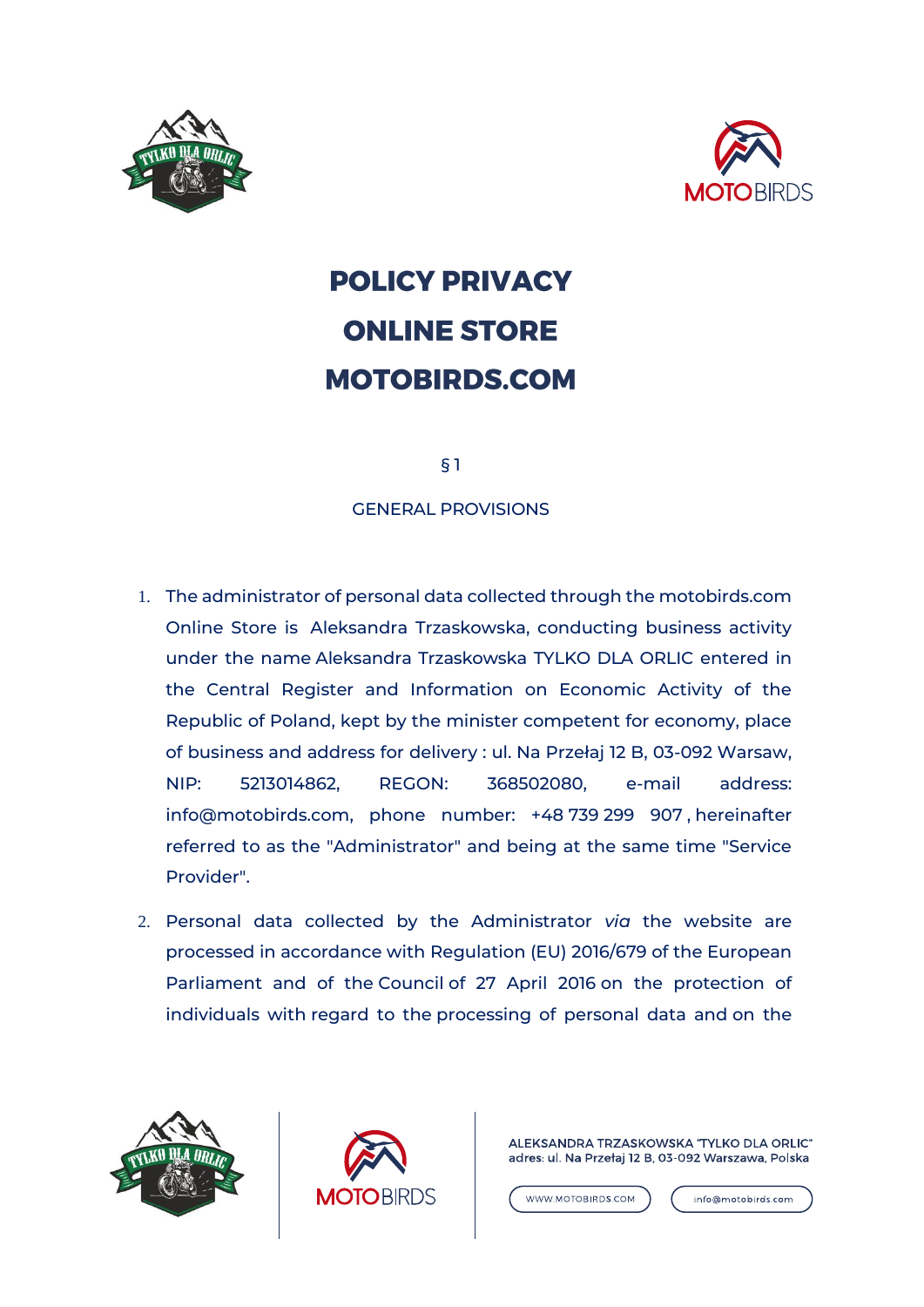free flow of such data, and repeal Directive 95/46 / EC (General Data Protection Regulation ), hereinafter referred to as GDPR.

3. All words or expressions written in the content of this Privacy Policy with a capital letter should be understood in accordance with their definition contained in the Terms and Conditions of the motobirds.com Online Store.

# § 2

# TYPE OF PERSONAL DATA PROCESSED, PURPOSE AND SCOPE OF DATA **COLLECTION**

- 1. PROCESSING PURPOSE AND LEGAL BASIS. The administrator processes the personal data of the motobirds.com Store Users in the case of:
	- a. placing an order in the Store in order to perform a sales contract, pursuant to art. 6 clause 1 lit. b) GDPR (performance of the sales contract),
	- b. account registration in the Store, in order to create an individual account and manage this Account, pursuant to art. 6 clause 1 lit. b) GDPR (performance of the contract for the provision of electronic services in accordance with the Regulations of the Store).
- 2. TYPE OF PERSONAL DATA PROCESSED. In case of:
	- a. Ordes: the Customer provides:
	- First name and last name,
	- Date of birth,





ALEKSANDRA TRZASKOWSKA 'TYLKO DLA ORLIC" adres: ul. Na Przełaj 12 B, 03-092 Warszawa, Polska

WWW.MOTOBIRDS.COM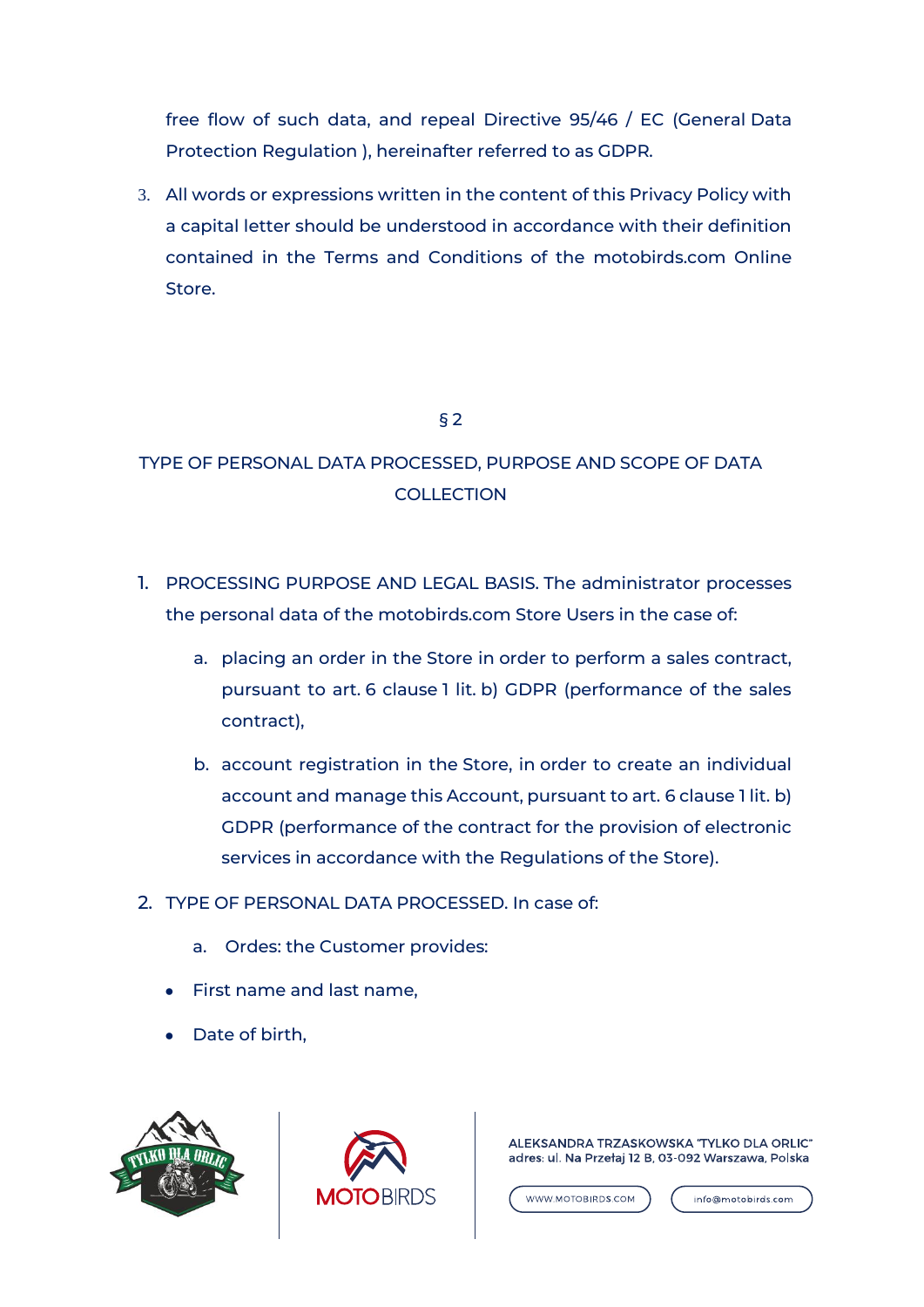- PESEL number,
- ID card number
- NIP
- **Address**
- **E-mail adress**
- **Phone number** 
	- b. Accounts: the Customer provides
- **First name and last name,**
- **Address**
- Login
- e-mail adress.
- 3. PERIOD OF PERSONAL DATA ARCHIVING. The Customer's personal data are stored by the Administrator:
	- a. in the event that the basis for data processing is the performance of the contract, as long as it is necessary to perform the contract, and after that time for a period corresponding to the period of limitation of claims. Unless a special provision provides otherwise, the limitation period is six years. For claims related to periodic benefits and claims related to business activity - three years.
	- b. in the event that the basis for data processing is consent, as long as the consent is not revoked, and after revoking the consent for a period of time corresponding to the limitation period of claims that may be raised by the Administrator and which may be raised against him. Unless a special provision provides otherwise, the limitation period is six years. For claims related to periodic benefits and claims related to business activity - three years.





ALEKSANDRA TRZASKOWSKA "TYLKO DLA ORLIC" adres: ul. Na Przełaj 12 B, 03-092 Warszawa, Polska

WWW.MOTOBIRDS.COM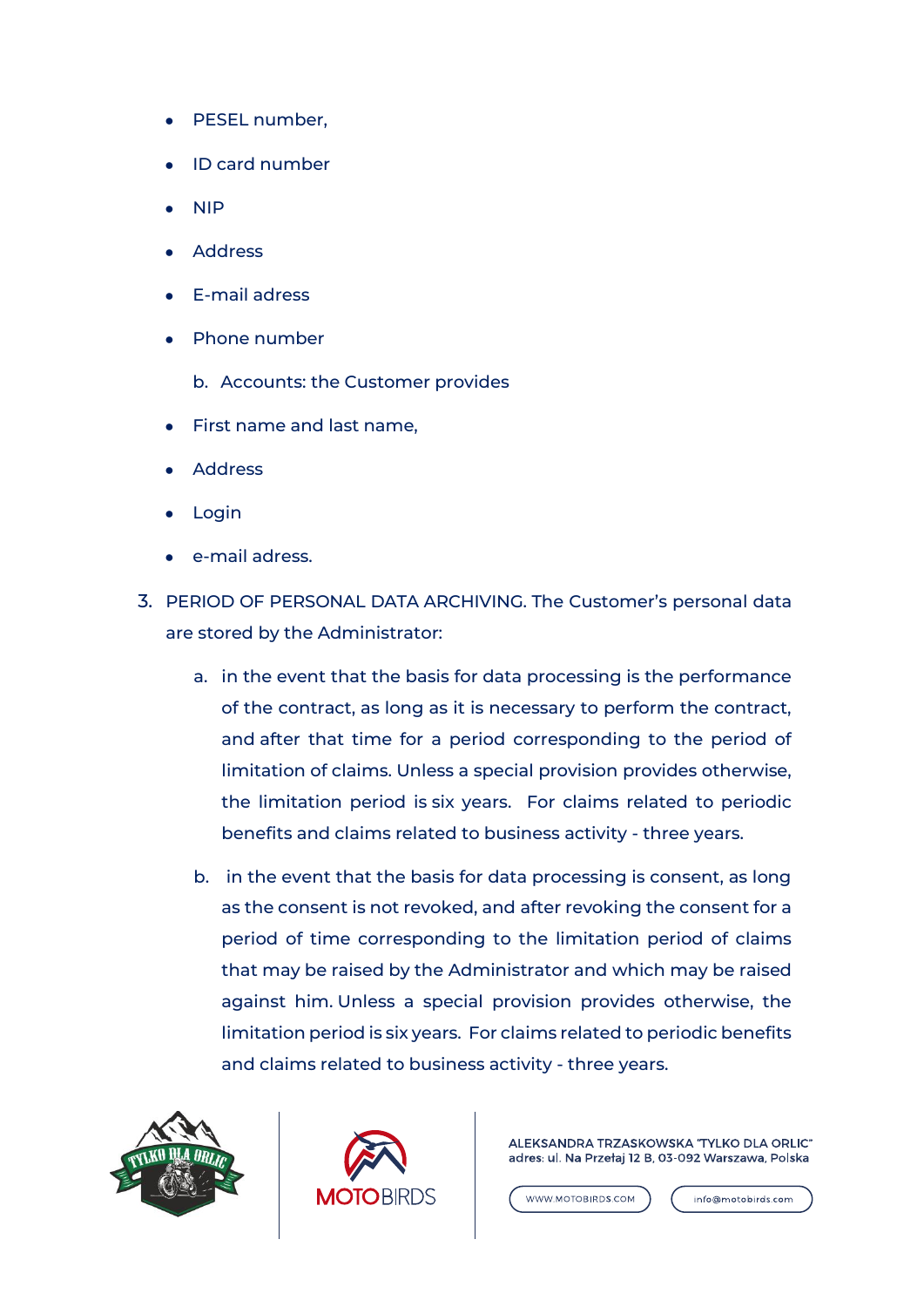- 4. When using the Store, additional information may be downloaded, in particular: the IP address assigned to the Customer's computer or the external IP address of the Internet provider, domain name, type of browser, access time, type of operating system.
- 5. After expressing separate consent, pursuant to art. 6 clause 1 lit. a) GDPR, data may also be processed for the purpose of sending commercial information by electronic means or making telephone calls for direct marketing - respectively in connection with art. 10 paragraph 2 of the Act of July 18, 2002 on the provision of electronic services or art. 172 section 1 of the Act of 16 July 2004 - Telecommunications Law, including those managed as a result of profiling, provided that the Customer has given relevant consent.
- 6. Internet navigation data may also be collected from Customers, including information about links and references in which they decide to click or other activities undertaken in the Store. The legal basis for this type of activity is the Administrator's legitimate interest (Article 6 (1) (f) of the GDPR), consisting in facilitating the use of electronic services and improving the functionality of these services.
- 7. Providing personal data by the Customer is voluntary.
- 8. Personal data will also be processed in an automated manner in the form of profiling, provided that the Customer agrees to it pursuant to art. 6 clause 1 lit. a) GDPR. The consequence of profiling will be the assignment of a given profile to a person, to make decisions about him or to analyze or predict his preferences, behaviors and attitudes.
- 9. The administrator makes special diligence to protect the interests of the Customers, and in particular ensures that the data collected by him is:
	- a. processed in accordance with the law,





ALEKSANDRA TRZASKOWSKA "TYLKO DLA ORLIC" adres: ul. Na Przełaj 12 B, 03-092 Warszawa, Polska

WWW.MOTOBIRDS.COM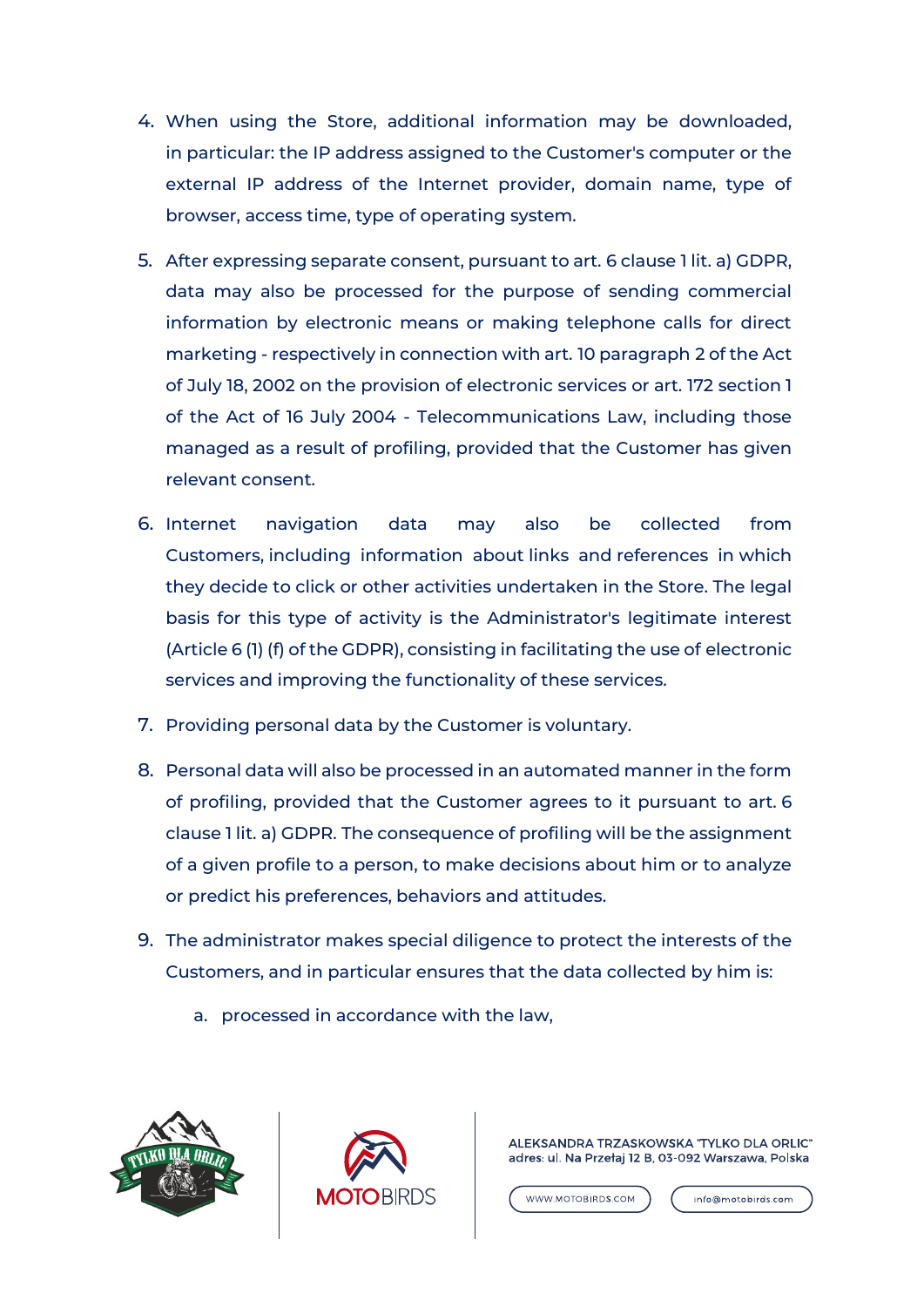- b. collected for specified, lawful purposes and not subjected to further processing incompatible with those purposes,
- c. factually correct and adequate in relation to the purposes for which they are processed and stored in a form that enables identification of persons to whom they relate, no longer than is necessary to achieve the purpose of processing.

### § 3

# SHARING OF PERSONAL DATA

- 1. The personal data of the Customers is transferred to service providers used by the Administrator when running the Store. Service providers to whom personal data are transferred, depending on contractual arrangements and circumstances, or are subject to the Administrator's instructions as to the purposes and methods of processing this data (processing entities) or define the purposes and methods of their processing (administrators).
- 2. The Customers' personal data are stored only within the European Economic Area (EEA).

§ 4

RIGHT OF CONTROL, ACCESS TO OWN CONTENT AND CORRECTION

1. The Customers have the right to access their personal data and the right to rectify, delete, limit processing, the right to transfer data, the right to object, the right to withdraw consent at any time without affecting the





ALEKSANDRA TRZASKOWSKA "TYLKO DLA ORLIC" adres: ul. Na Przełaj 12 B, 03-092 Warszawa, Polska

WWW.MOTOBIRDS.COM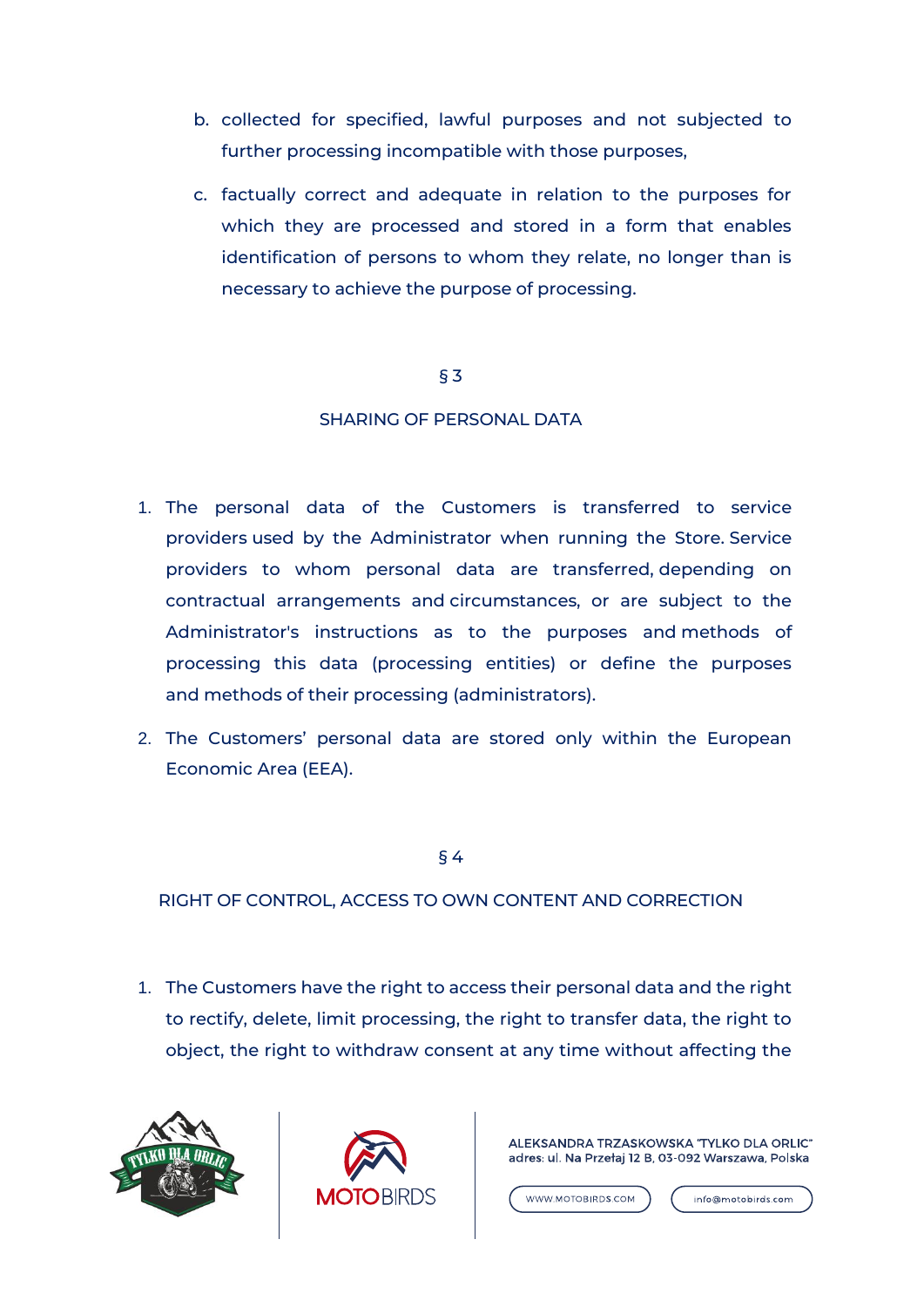lawfulness of the processing that has been carried out based on consent before its withdrawal.

- 2. Legal grounds for the Customer's request:
	- a. Access to data art. 15 GDPR.
	- b. Correction of data Art. 16 GDPR.
	- c. Deleting data (the so-called right to be forgotten) art. 17 GDPR.
	- d. Restriction of processing art. 18 GDPR.
	- e. Data transfer art. 20 GDPR.
	- f. Opposition Art. 21 GDPR
	- g. Withdrawal of consent art. 7 item 3 GDPR.
- 3. In order to exercise the rights referred to in point 2, you can send an appropriate email to: [info@motobirds.com](mailto:info@motobirds.com)
- 4. In the event of the Customer having the right arising from the above rights, the Administrator complies with the request or refuses to comply with it immediately, but not later than within a month after receiving it. However, if - due to the complicated nature of the request or the number of requests - the Administrator will not be able to fulfill the request within a month, he will fulfill it within the next two months informing the Customer in advance within one month of receiving the request - about the intended extension of the deadline and its reasons.
- 5. In the event that the processing of personal data violates the provisions of the GDPR, the data subject has the right to lodge a complaint with the President of the Office for Personal Data Protection.





ALEKSANDRA TRZASKOWSKA 'TYLKO DLA ORLIC" adres: ul. Na Przełaj 12 B, 03-092 Warszawa, Polska

WWW.MOTOBIRDS.COM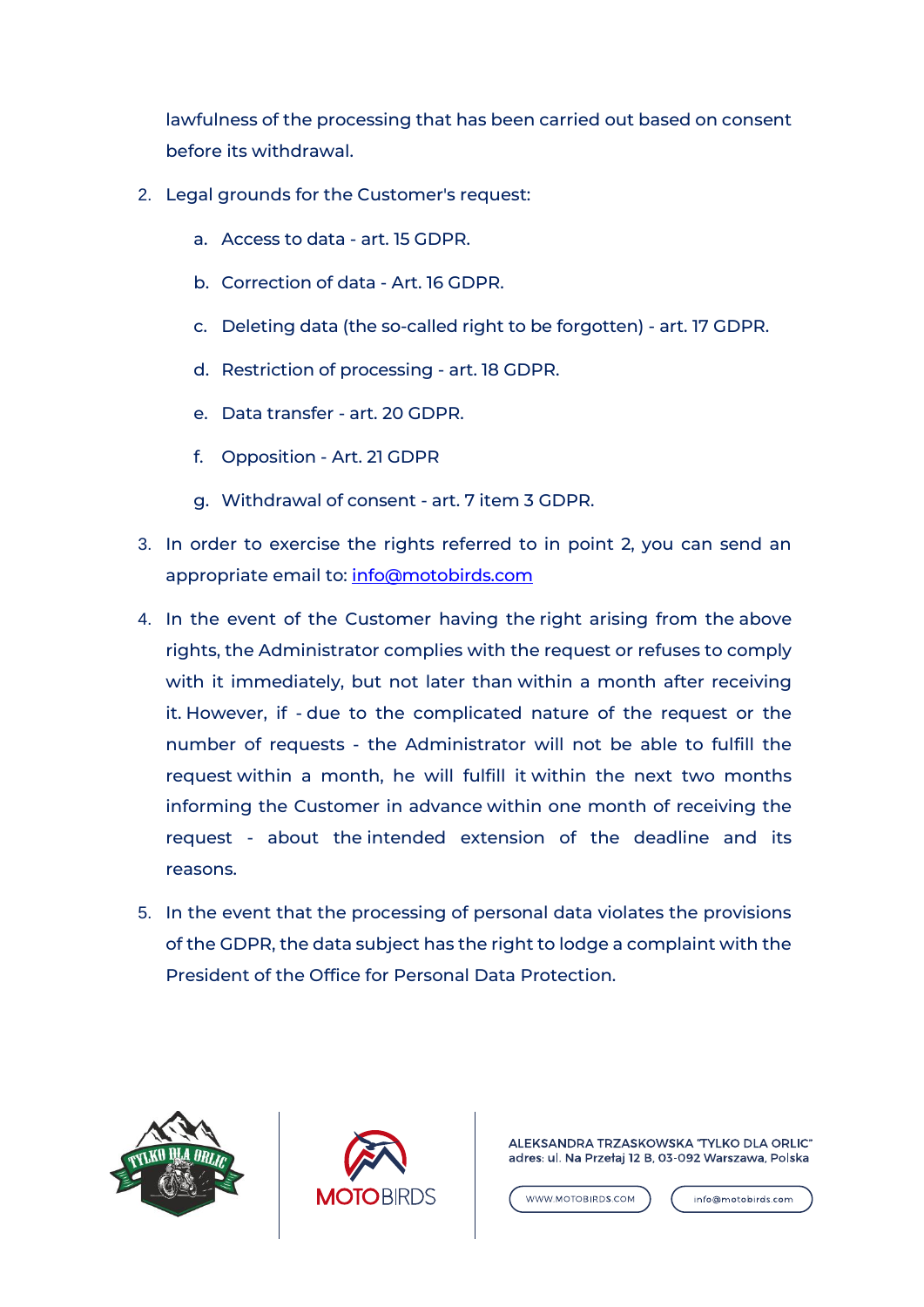#### "COOKIES" FILES

- *1. T*he Administrator's website uses " cookies" .
- 2. The installation of " cookies " is necessary for the proper provision of services on the Store's website. " Cookies " contain information necessary for the proper functioning of the website, and also provide the opportunity to compile general statistics of website visits.
- 3. The site uses two types of " cookies ": "session" and "permanent".
	- a. " Session " cookies are temporary files that are stored in the Customer's device until logging out (leaving the site).
	- b. "Permanent" " cookies " are stored on the Customer's terminal device for the time specified in the parameters of " cookies " or until they are deleted by the Customer's .
- 4. The administrator uses its own cookies to better understand how Customers interact with the content of the page. The files collect information on the manner of using the website by the Customer, the type of page from which the Customer was redirected, and the number of visits and the time of the Customer's visit on the website. This information does not register the Customer's specific personal data, but is used to compile statistics on the use of the website.
- 5. The administrator uses external cookies to collect general and anonymous static data via Google Analytics analytical tools (external cookie administrator: Google Inc. based in the USA).
- 6. The Customer has the right to decide on the access of " cookies " to his computer by first selecting them in his browser window. Detailed





ALEKSANDRA TRZASKOWSKA "TYLKO DLA ORLIC" adres: ul. Na Przełaj 12 B, 03-092 Warszawa, Polska

WWW.MOTOBIRDS.COM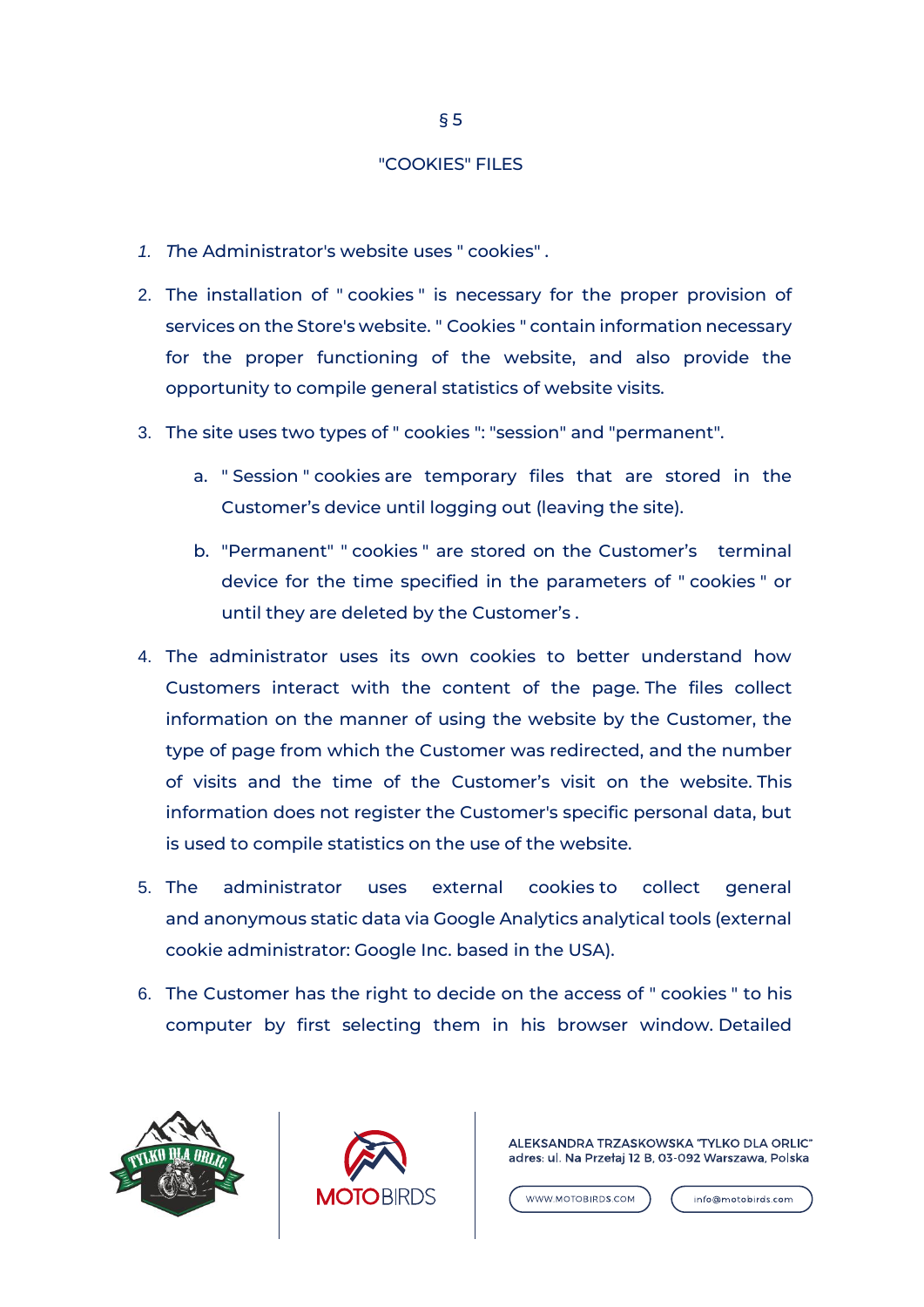information about the possibilities and ways of handling " cookies " are available in the software (web browser) settings.

## § 6

# ADDITIONAL SERVICES RELATED TO USER ACTIVITY IN THE STORE

- 1. The Store uses so-called social plugins ("plugins") of social networking sites. By displaying the motobirds.com website containing such a plugin, the Customer's browser will establish a direct connection with Facebook, Instagram, YouTube and Google servers.
- 2. The content of the plug-in is transferred by the given service provider directly to the Customer's browser and integrated with the website. Thanks to this integration, service providers receive information that the Customer's browser has displayed the motobirds.com website, even if the Customer does not have a profile with the given service provider or is not currently logged in to him. Such information (along with the Customer's IP address) is sent by the browser directly to the server of the given service provider (some servers are located in the USA) and stored there.
- 3. If the Customer logs in to one of the above social networking sites, the service provider will be able to directly assign a visit to motobirds.com to the Customer's profile on the given social networking site.
- 4. If the Customer uses a given plug-in, e.g. by clicking on the "Like" or "Share" button, then the relevant information will also be sent directly to the server of the given service provider and stored there.
- 5. The purpose and scope of data collection and their further processing and use by service providers, as well as the possibility of contact and the Customer's rights in this regard and the possibility of making settings





ALEKSANDRA TRZASKOWSKA "TYLKO DLA ORLIC" adres: ul. Na Przełaj 12 B, 03-092 Warszawa, Polska

WWW.MOTOBIRDS.COM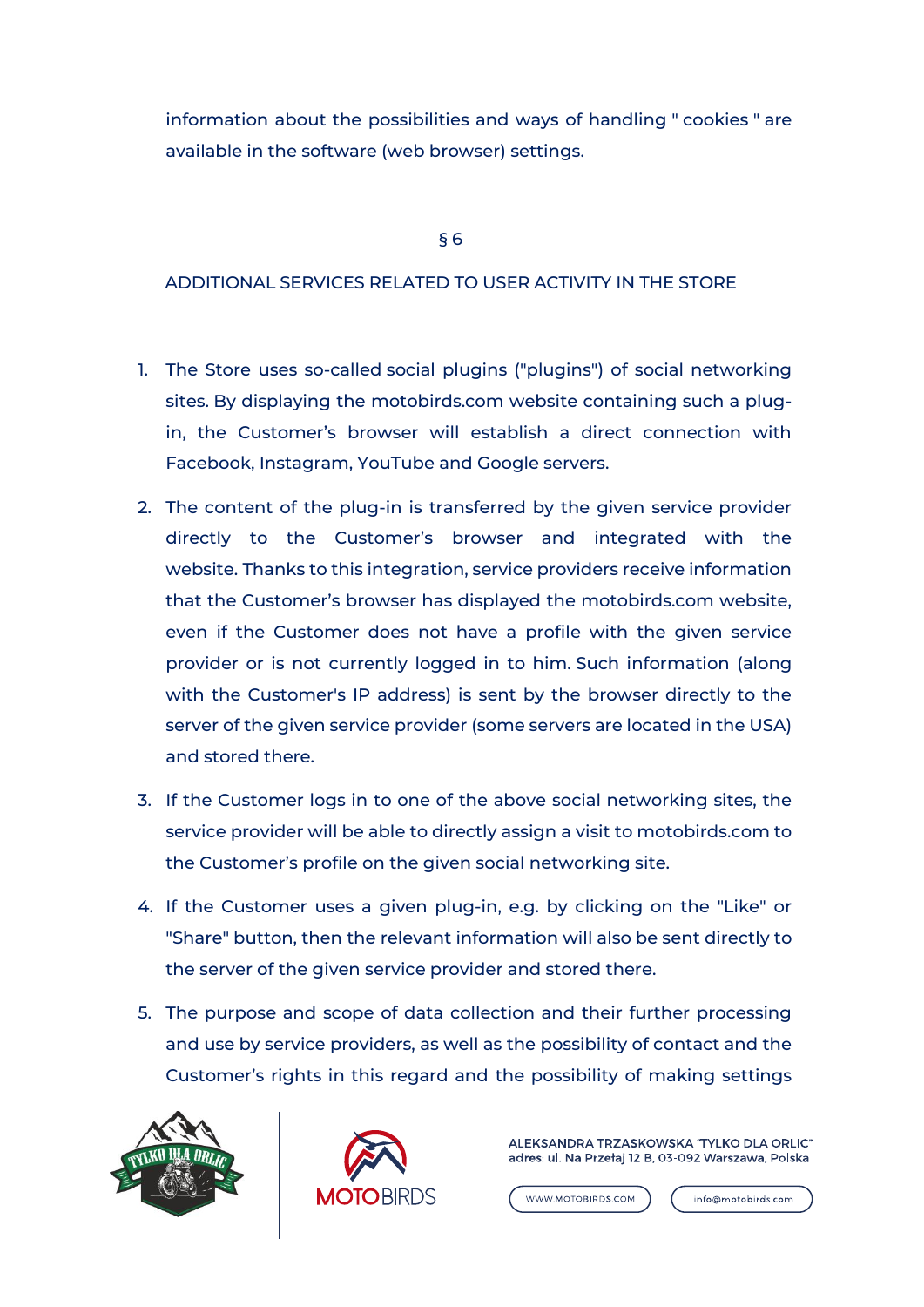that ensure the protection of the Customer's privacy are described in the privacy policy of service providers:

- i. *[https://www.facebook.com/policy.php](https://translate.google.com/translate?hl=en&prev=_t&sl=pl&tl=en&u=https://www.facebook.com/policy.php)*
- ii. *[https://help.instagram.com/519522125107875?helpref=page\\_cont](https://translate.google.com/translate?hl=en&prev=_t&sl=pl&tl=en&u=https://help.instagram.com/519522125107875%3Fhelpref%3Dpage_content) [ent](https://translate.google.com/translate?hl=en&prev=_t&sl=pl&tl=en&u=https://help.instagram.com/519522125107875%3Fhelpref%3Dpage_content)*
- iii. *[https://policies.google.com/privacy?hl=en&gl=ZZ](https://translate.google.com/translate?hl=en&prev=_t&sl=pl&tl=en&u=https://policies.google.com/privacy%3Fhl%3Dpl%26gl%3DZZ) .*
- 6. If the Customer does not want social networking services to assign data collected during visits to motobirds.com directly to his profile on a given website, he must log out of this website before visiting motobirds.com. The Customer may also completely prevent the plugins from loading on the page by using the appropriate browser extensions, e.g. blocking scripts using "NoScript".

# § 7

# FINAL PROVISIONS

- 1 The administrator uses technical and organizational measures to ensure the protection of processed personal data appropriate to the threats and categories of data protected, and in particular protects the data against disclosure to unauthorized persons, removal by an unauthorized person, processing in violation of applicable laws and change, loss, damage or destruction.
- 2 The administrator provides appropriate technical measures to prevent the acquisition and modification by unauthorized persons of personal data sent electronically.





ALEKSANDRA TRZASKOWSKA "TYLKO DLA ORLIC" adres: ul. Na Przełaj 12 B, 03-092 Warszawa, Polska

WWW.MOTOBIRDS.COM